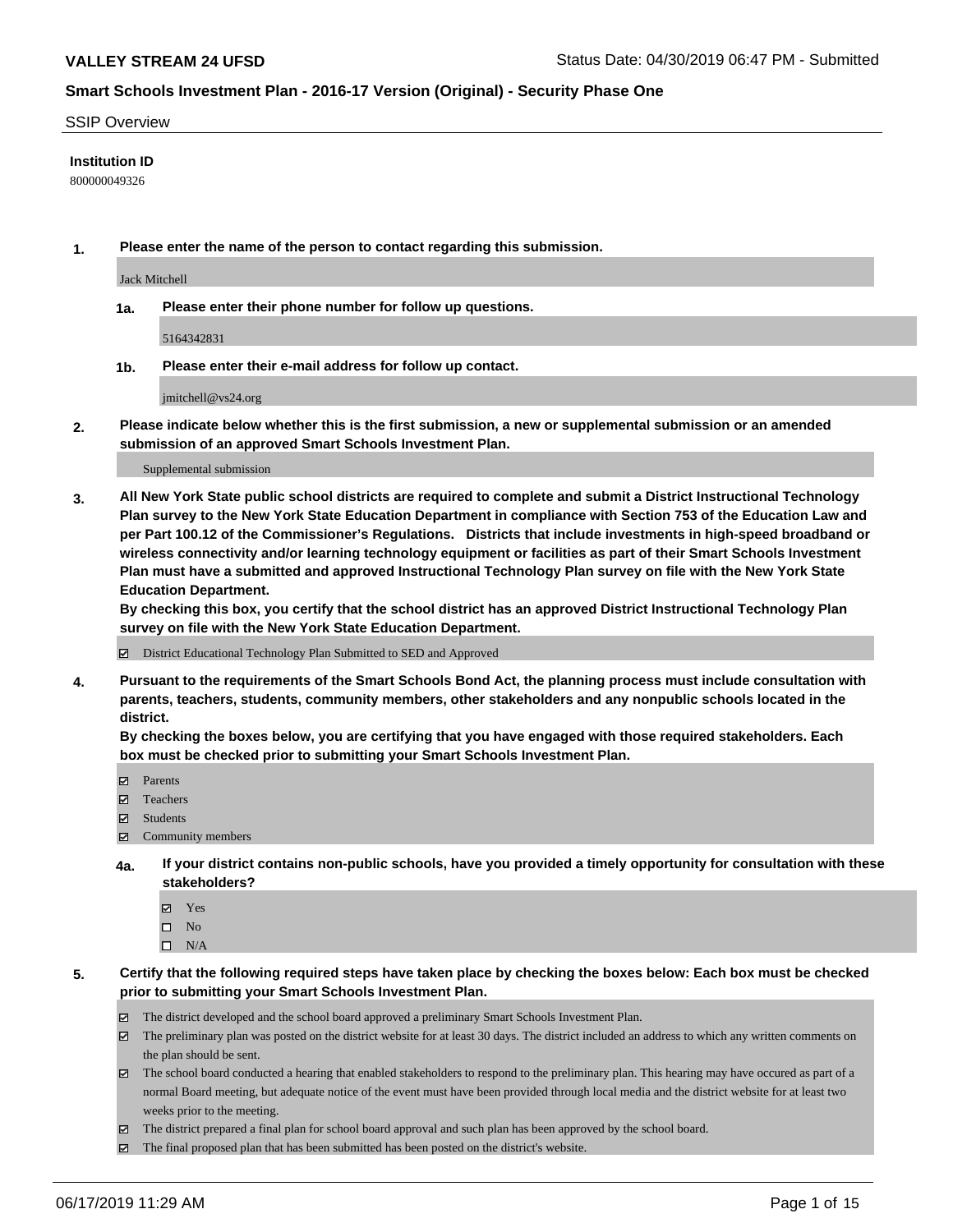SSIP Overview

**5a. Please upload the proposed Smart Schools Investment Plan (SSIP) that was posted on the district's website, along with any supporting materials. Note that this should be different than your recently submitted Educational Technology Survey. The Final SSIP, as approved by the School Board, should also be posted on the website and remain there during the course of the projects contained therein.**

VS24\_SSIP.pdf

**5b. Enter the webpage address where the final Smart Schools Investment Plan is posted. The Plan should remain posted for the life of the included projects.**

https://www.valleystreamschooldistrict24.org/

**6. Please enter an estimate of the total number of students and staff that will benefit from this Smart Schools Investment Plan based on the cumulative projects submitted to date.**

1,351

**7. An LEA/School District may partner with one or more other LEA/School Districts to form a consortium to pool Smart Schools Bond Act funds for a project that meets all other Smart School Bond Act requirements. Each school district participating in the consortium will need to file an approved Smart Schools Investment Plan for the project and submit a signed Memorandum of Understanding that sets forth the details of the consortium including the roles of each respective district.**

 $\Box$  The district plans to participate in a consortium to partner with other school district(s) to implement a Smart Schools project.

## **8. Please enter the name and 6-digit SED Code for each LEA/School District participating in the Consortium.**

| Partner LEA/District | <b>ISED BEDS Code</b> |
|----------------------|-----------------------|
| (No Response)        | (No Response)         |

#### **9. Please upload a signed Memorandum of Understanding with all of the participating Consortium partners.**

(No Response)

**10. Your district's Smart Schools Bond Act Allocation is:**

\$595,695

**11. Enter the budget sub-allocations by category that you are submitting for approval at this time. If you are not budgeting SSBA funds for a category, please enter 0 (zero.) If the value entered is \$0, you will not be required to complete that survey question.**

|                                       | Sub-<br><b>Allocations</b> |
|---------------------------------------|----------------------------|
| <b>School Connectivity</b>            | $\mathbf 0$                |
| Connectivity Projects for Communities | $\overline{0}$             |
| Classroom Technology                  | $\mathbf 0$                |
| Pre-Kindergarten Classrooms           | 0                          |
| Replace Transportable Classrooms      | $\Omega$                   |
| High-Tech Security Features           | 65,000                     |
| Totals:                               | 65,000                     |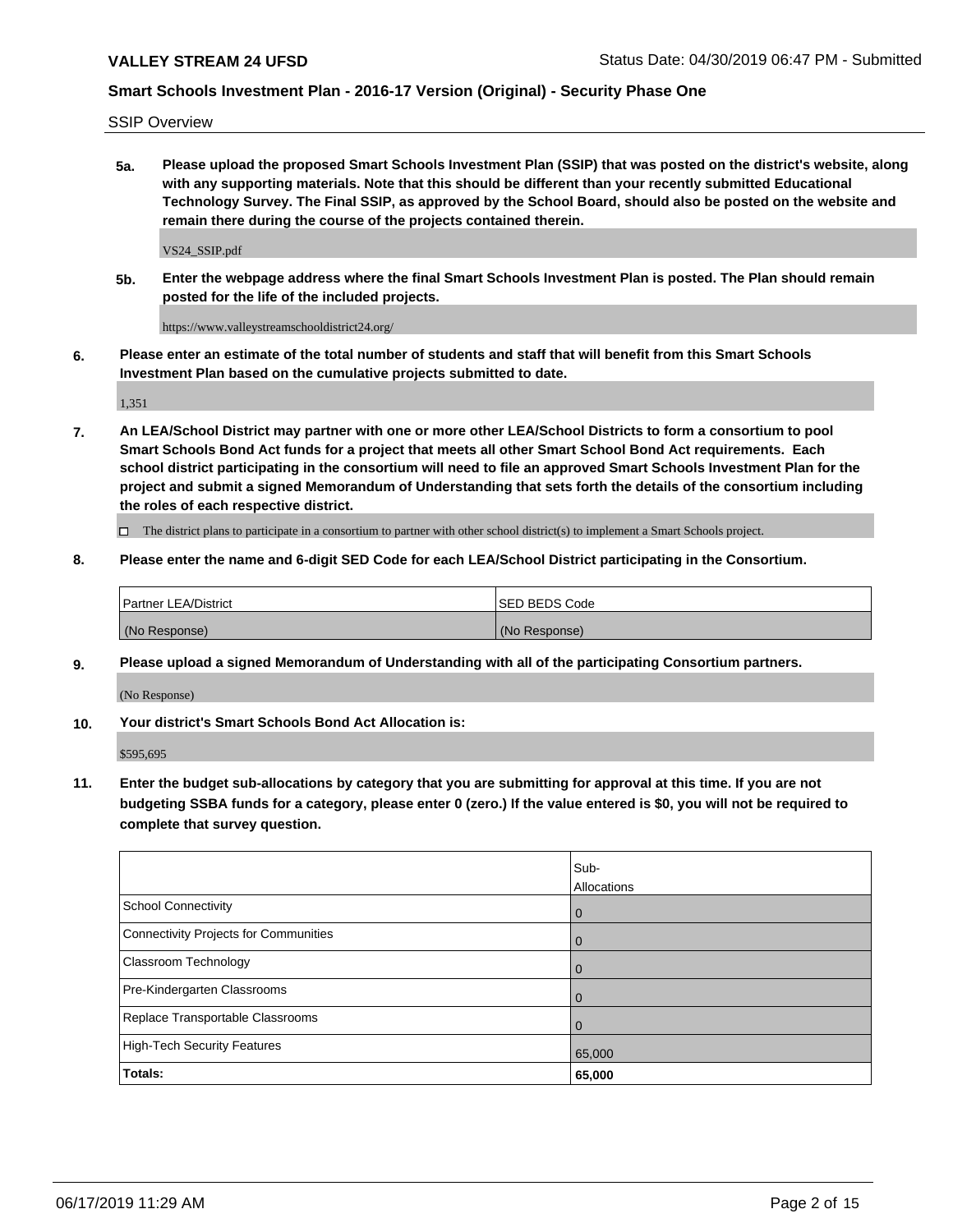School Connectivity

- **1. In order for students and faculty to receive the maximum benefit from the technology made available under the Smart Schools Bond Act, their school buildings must possess sufficient connectivity infrastructure to ensure that devices can be used during the school day. Smart Schools Investment Plans must demonstrate that:**
	- **• sufficient infrastructure that meets the Federal Communications Commission's 100 Mbps per 1,000 students standard currently exists in the buildings where new devices will be deployed, or**
	- **• is a planned use of a portion of Smart Schools Bond Act funds, or**
	- **• is under development through another funding source.**

**Smart Schools Bond Act funds used for technology infrastructure or classroom technology investments must increase the number of school buildings that meet or exceed the minimum speed standard of 100 Mbps per 1,000 students and staff within 12 months. This standard may be met on either a contracted 24/7 firm service or a "burstable" capability. If the standard is met under the burstable criteria, it must be:**

**1. Specifically codified in a service contract with a provider, and**

**2. Guaranteed to be available to all students and devices as needed, particularly during periods of high demand, such as computer-based testing (CBT) periods.**

**Please describe how your district already meets or is planning to meet this standard within 12 months of plan submission.**

(No Response)

**1a. If a district believes that it will be impossible to meet this standard within 12 months, it may apply for a waiver of this requirement, as described on the Smart Schools website. The waiver must be filed and approved by SED prior to submitting this survey.**

 $\Box$  By checking this box, you are certifying that the school district has an approved waiver of this requirement on file with the New York State Education Department.

## **2. Connectivity Speed Calculator (Required)**

|                         | l Number of<br>Students | Multiply by<br>100 Kbps | Divide by 1000 Current Speed<br>to Convert to<br>Required<br>l Speed in Mb | lin Mb           | Expected<br>Speed to be<br>Attained Within   Required<br>12 Months | <b>Expected Date</b><br>When<br>Speed Will be<br>Met |
|-------------------------|-------------------------|-------------------------|----------------------------------------------------------------------------|------------------|--------------------------------------------------------------------|------------------------------------------------------|
| <b>Calculated Speed</b> | (No<br>Response)        | (No Response)           | (No<br>Response)                                                           | (No<br>Response) | (No<br>Response)                                                   | (No<br>Response)                                     |

**3. Describe how you intend to use Smart Schools Bond Act funds for high-speed broadband and/or wireless connectivity projects in school buildings.**

(No Response)

**4. Describe the linkage between the district's District Instructional Technology Plan and the proposed projects. (There should be a link between your response to this question and your response to Question 1 in Part E. Curriculum and Instruction "What are the district's plans to use digital connectivity and technology to improve teaching and learning?)**

(No Response)

**5. If the district wishes to have students and staff access the Internet from wireless devices within the school building, or in close proximity to it, it must first ensure that it has a robust Wi-Fi network in place that has sufficient bandwidth to meet user demand.**

**Please describe how you have quantified this demand and how you plan to meet this demand.**

(No Response)

**6. As indicated on Page 5 of the guidance, the Office of Facilities Planning will have to conduct a preliminary review**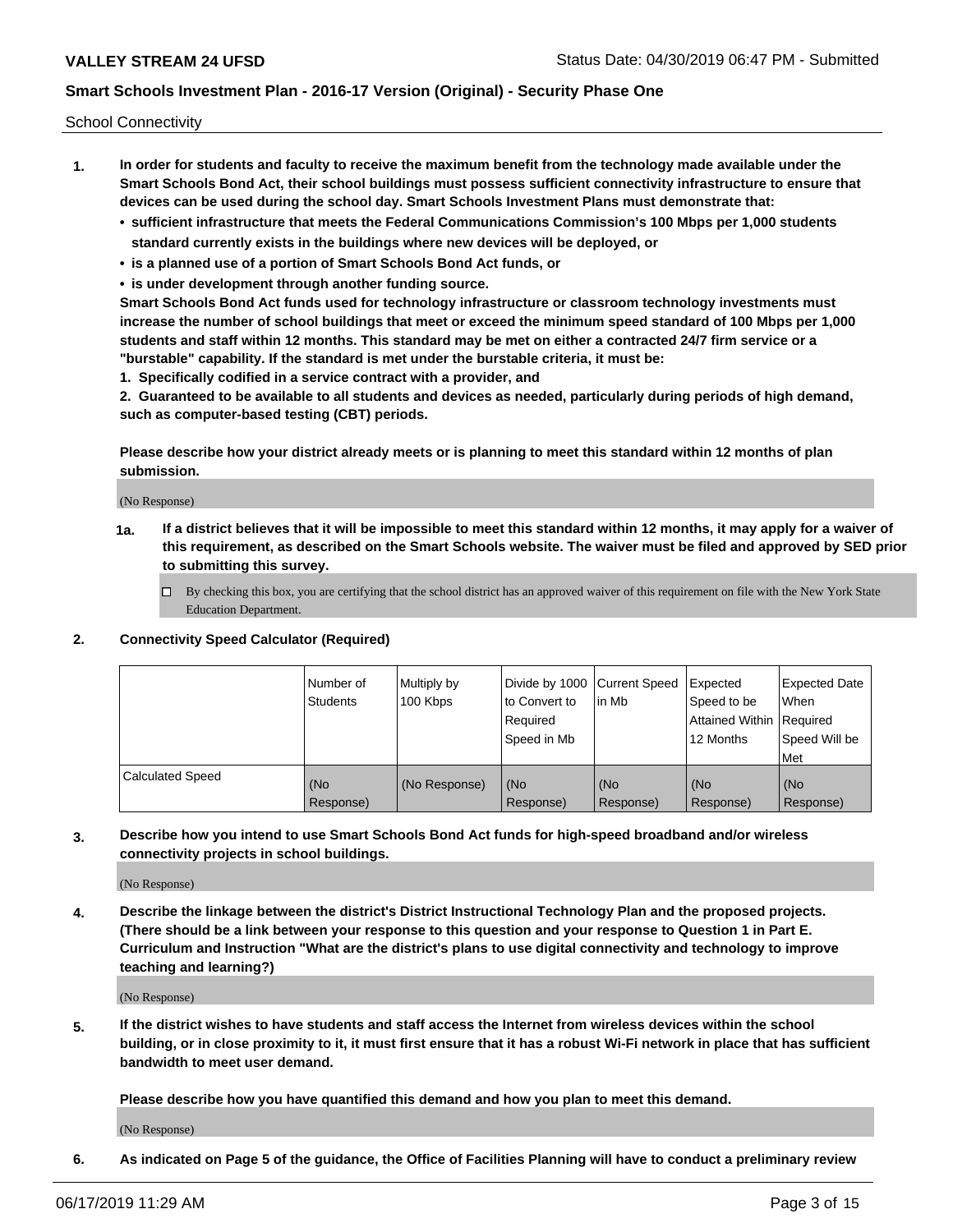School Connectivity

**of all capital projects, including connectivity projects.**

**Please indicate on a separate row each project number given to you by the Office of Facilities Planning.**

| Project Number |  |
|----------------|--|
|                |  |
| (No Response)  |  |
|                |  |

**7. Certain high-tech security and connectivity infrastructure projects may be eligible for an expedited review process as determined by the Office of Facilities Planning.**

**Was your project deemed eligible for streamlined review?**

(No Response)

**8. Include the name and license number of the architect or engineer of record.**

| Name          | License Number |
|---------------|----------------|
| (No Response) | (No Response)  |

**9. If you are submitting an allocation for School Connectivity complete this table. Note that the calculated Total at the bottom of the table must equal the Total allocation for this category that you entered in the SSIP Overview overall budget.** 

|                                            | Sub-              |
|--------------------------------------------|-------------------|
|                                            | <b>Allocation</b> |
| Network/Access Costs                       | (No Response)     |
| <b>Outside Plant Costs</b>                 | (No Response)     |
| School Internal Connections and Components | (No Response)     |
| <b>Professional Services</b>               | (No Response)     |
| Testing                                    | (No Response)     |
| <b>Other Upfront Costs</b>                 | (No Response)     |
| <b>Other Costs</b>                         | (No Response)     |
| Totals:                                    | 0                 |

**10. Please detail the type, quantity, per unit cost and total cost of the eligible items under each sub-category. This is especially important for any expenditures listed under the "Other" category. All expenditures must be eligible for tax-exempt financing to be reimbursed through the SSBA. Sufficient detail must be provided so that we can verify this is the case. If you have any questions, please contact us directly through smartschools@nysed.gov. NOTE: Wireless Access Points should be included in this category, not under Classroom Educational Technology, except those that will be loaned/purchased for nonpublic schools.**

| Select the allowable expenditure | Item to be purchased | Quantity      | Cost per Item | <b>Total Cost</b> |
|----------------------------------|----------------------|---------------|---------------|-------------------|
| type.                            |                      |               |               |                   |
| Repeat to add another item under |                      |               |               |                   |
| each type.                       |                      |               |               |                   |
| (No Response)                    | (No Response)        | (No Response) | (No Response) | (No Response)     |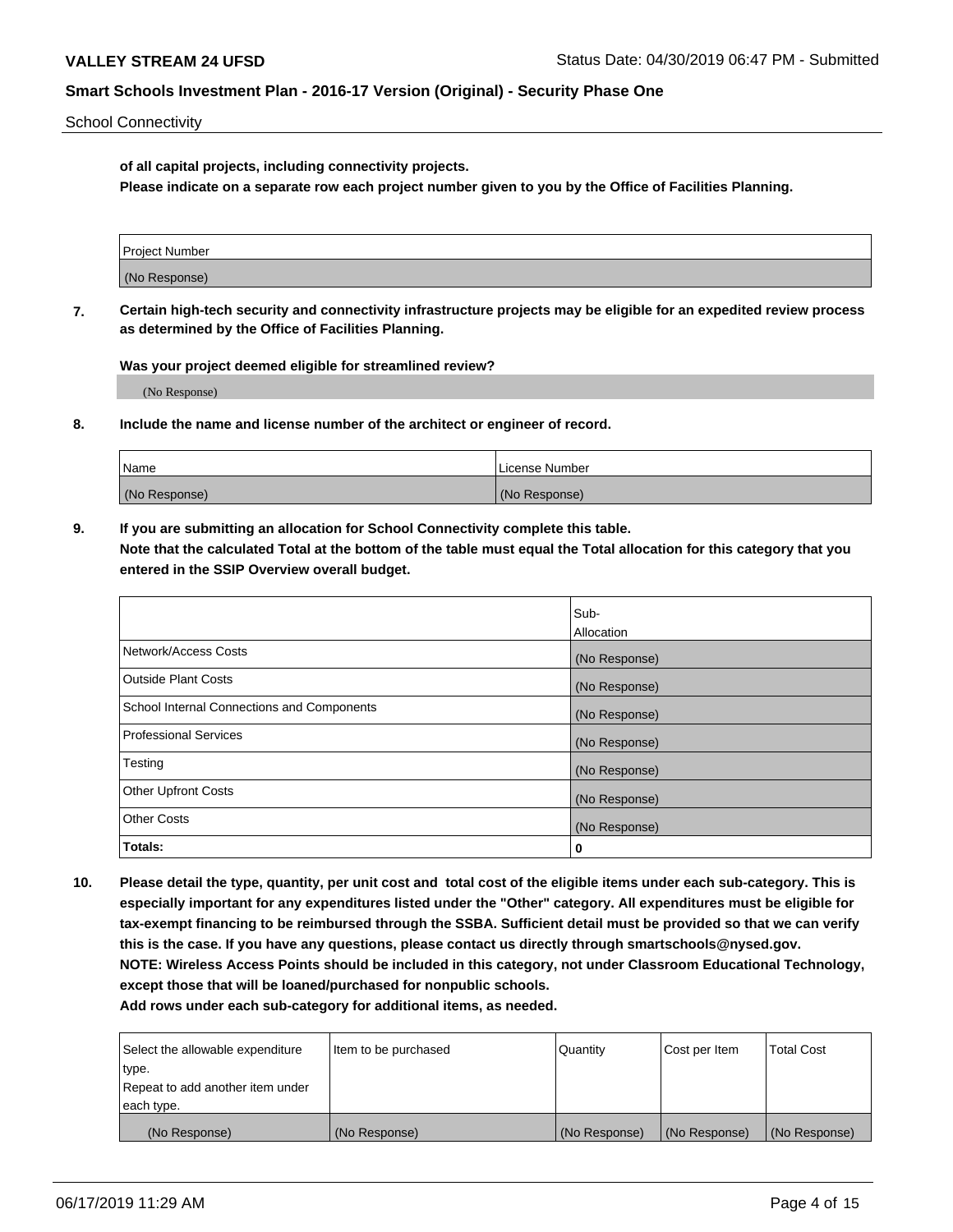Community Connectivity (Broadband and Wireless)

**1. Describe how you intend to use Smart Schools Bond Act funds for high-speed broadband and/or wireless connectivity projects in the community.**

(No Response)

**2. Please describe how the proposed project(s) will promote student achievement and increase student and/or staff access to the Internet in a manner that enhances student learning and/or instruction outside of the school day and/or school building.**

(No Response)

**3. Community connectivity projects must comply with all the necessary local building codes and regulations (building and related permits are not required prior to plan submission).**

 $\Box$  I certify that we will comply with all the necessary local building codes and regulations.

**4. Please describe the physical location of the proposed investment.**

(No Response)

**5. Please provide the initial list of partners participating in the Community Connectivity Broadband Project, along with their Federal Tax Identification (Employer Identification) number.**

| <b>Project Partners</b> | Federal ID#   |
|-------------------------|---------------|
| (No Response)           | (No Response) |

**6. If you are submitting an allocation for Community Connectivity, complete this table.**

**Note that the calculated Total at the bottom of the table must equal the Total allocation for this category that you entered in the SSIP Overview overall budget.**

|                                    | Sub-Allocation |
|------------------------------------|----------------|
| Network/Access Costs               | (No Response)  |
| <b>Outside Plant Costs</b>         | (No Response)  |
| <b>Tower Costs</b>                 | (No Response)  |
| <b>Customer Premises Equipment</b> | (No Response)  |
| <b>Professional Services</b>       | (No Response)  |
| Testing                            | (No Response)  |
| <b>Other Upfront Costs</b>         | (No Response)  |
| <b>Other Costs</b>                 | (No Response)  |
| Totals:                            | 0              |

**7. Please detail the type, quantity, per unit cost and total cost of the eligible items under each sub-category. This is especially important for any expenditures listed under the "Other" category. All expenditures must be capital-bond eligible to be reimbursed through the SSBA. If you have any questions, please contact us directly through smartschools@nysed.gov.**

| Select the allowable expenditure<br>type.      | Item to be purchased | Quantity      | Cost per Item | <b>Total Cost</b> |
|------------------------------------------------|----------------------|---------------|---------------|-------------------|
| Repeat to add another item under<br>each type. |                      |               |               |                   |
| (No Response)                                  | (No Response)        | (No Response) | (No Response) | (No Response)     |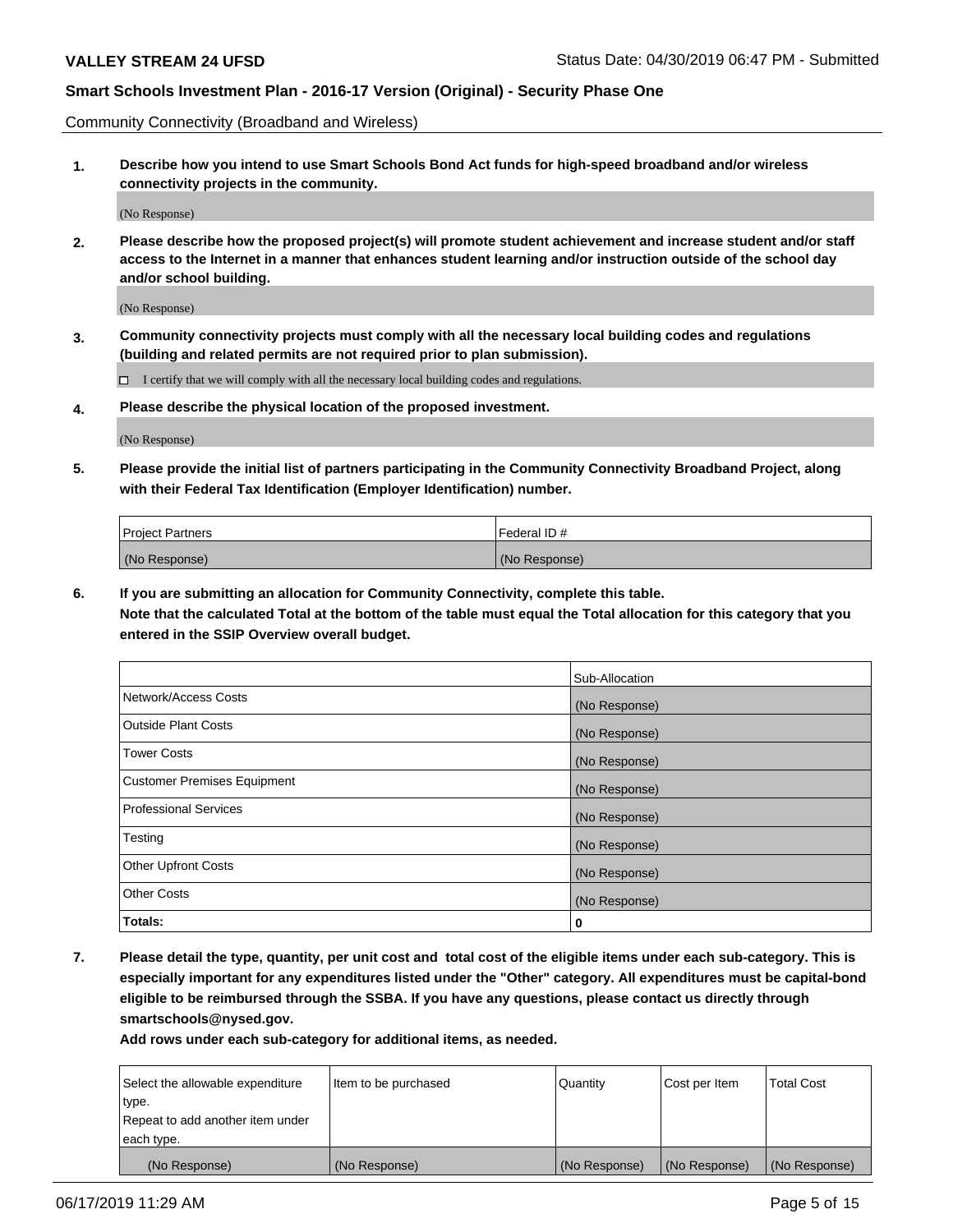## Classroom Learning Technology

**1. In order for students and faculty to receive the maximum benefit from the technology made available under the Smart Schools Bond Act, their school buildings must possess sufficient connectivity infrastructure to ensure that devices can be used during the school day. Smart Schools Investment Plans must demonstrate that sufficient infrastructure that meets the Federal Communications Commission's 100 Mbps per 1,000 students standard currently exists in the buildings where new devices will be deployed, or is a planned use of a portion of Smart Schools Bond Act funds, or is under development through another funding source. Smart Schools Bond Act funds used for technology infrastructure or classroom technology investments must increase the number of school buildings that meet or exceed the minimum speed standard of 100 Mbps per 1,000**

**students and staff within 12 months. This standard may be met on either a contracted 24/7 firm service or a "burstable" capability. If the standard is met under the burstable criteria, it must be:**

**1. Specifically codified in a service contract with a provider, and**

**2. Guaranteed to be available to all students and devices as needed, particularly during periods of high demand, such as computer-based testing (CBT) periods.**

**Please describe how your district already meets or is planning to meet this standard within 12 months of plan submission.**

(No Response)

- **1a. If a district believes that it will be impossible to meet this standard within 12 months, it may apply for a waiver of this requirement, as described on the Smart Schools website. The waiver must be filed and approved by SED prior to submitting this survey.**
	- By checking this box, you are certifying that the school district has an approved waiver of this requirement on file with the New York State Education Department.

#### **2. Connectivity Speed Calculator (Required)**

|                         | l Number of<br>Students | Multiply by<br>100 Kbps | to Convert to<br>Required<br>Speed in Mb | Divide by 1000 Current Speed Expected<br>lin Mb | Speed to be<br>Attained Within Required<br>12 Months | <b>Expected Date</b><br>When<br>Speed Will be<br>Met |
|-------------------------|-------------------------|-------------------------|------------------------------------------|-------------------------------------------------|------------------------------------------------------|------------------------------------------------------|
| <b>Calculated Speed</b> | (No<br>Response)        | (No Response)           | (No<br>Response)                         | (No<br>Response)                                | (No<br>Response)                                     | (No<br>Response)                                     |

**3. If the district wishes to have students and staff access the Internet from wireless devices within the school building, or in close proximity to it, it must first ensure that it has a robust Wi-Fi network in place that has sufficient bandwidth to meet user demand.**

**Please describe how you have quantified this demand and how you plan to meet this demand.**

(No Response)

**4. All New York State public school districts are required to complete and submit an Instructional Technology Plan survey to the New York State Education Department in compliance with Section 753 of the Education Law and per Part 100.12 of the Commissioner's Regulations.**

**Districts that include educational technology purchases as part of their Smart Schools Investment Plan must have a submitted and approved Instructional Technology Plan survey on file with the New York State Education Department.**

- $\Box$  By checking this box, you are certifying that the school district has an approved Instructional Technology Plan survey on file with the New York State Education Department.
- **5. Describe the devices you intend to purchase and their compatibility with existing or planned platforms or systems. Specifically address the adequacy of each facility's electrical, HVAC and other infrastructure necessary to install and support the operation of the planned technology.**

(No Response)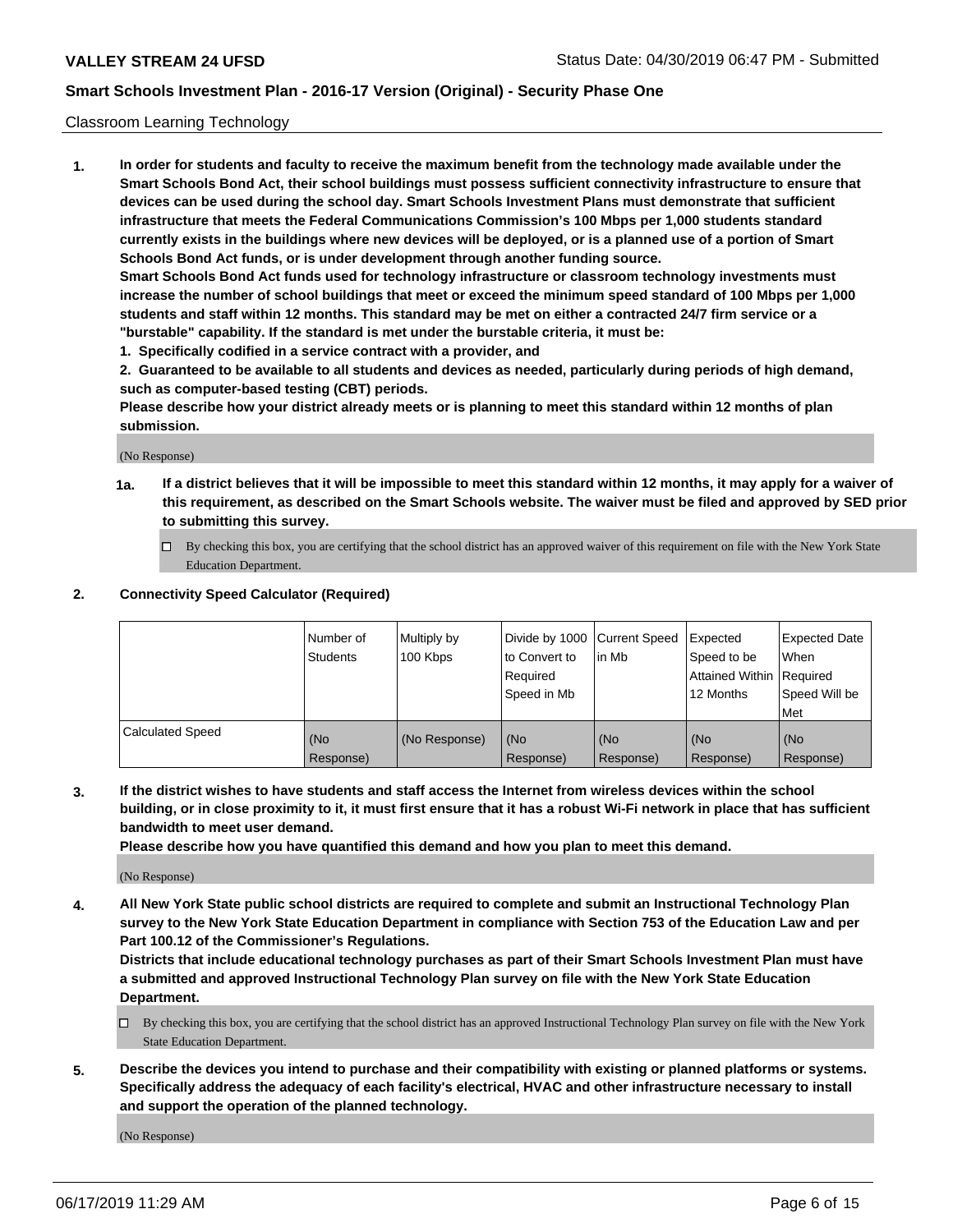## Classroom Learning Technology

- **6. Describe how the proposed technology purchases will:**
	- **> enhance differentiated instruction;**
	- **> expand student learning inside and outside the classroom;**
	- **> benefit students with disabilities and English language learners; and**
	- **> contribute to the reduction of other learning gaps that have been identified within the district.**

**The expectation is that districts will place a priority on addressing the needs of students who struggle to succeed in a rigorous curriculum. Responses in this section should specifically address this concern and align with the district's Instructional Technology Plan (in particular Question 2 of E. Curriculum and Instruction: "Does the district's instructional technology plan address the needs of students with disabilities to ensure equitable access to instruction, materials and assessments?" and Question 3 of the same section: "Does the district's instructional technology plan address the provision of assistive technology specifically for students with disabilities to ensure access to and participation in the general curriculum?"**

(No Response)

**7. Where appropriate, describe how the proposed technology purchases will enhance ongoing communication with parents and other stakeholders and help the district facilitate technology-based regional partnerships, including distance learning and other efforts.**

(No Response)

**8. Describe the district's plan to provide professional development to ensure that administrators, teachers and staff can employ the technology purchased to enhance instruction successfully.**

**Note: This response should be aligned and expanded upon in accordance with your district's response to Question 1 of F. Professional Development of your Instructional Technology Plan: "Please provide a summary of professional development offered to teachers and staff, for the time period covered by this plan, to support technology to enhance teaching and learning. Please include topics, audience and method of delivery within your summary."**

(No Response)

- **9. Districts must contact the SUNY/CUNY teacher preparation program that supplies the largest number of the district's new teachers to request advice on innovative uses and best practices at the intersection of pedagogy and educational technology.**
	- By checking this box, you certify that you have contacted the SUNY/CUNY teacher preparation program that supplies the largest number of your new teachers to request advice on these issues.
	- **9a. Please enter the name of the SUNY or CUNY Institution that you contacted.**

(No Response)

**9b. Enter the primary Institution phone number.**

(No Response)

**9c. Enter the name of the contact person with whom you consulted and/or will be collaborating with on innovative uses of technology and best practices.**

(No Response)

**10. A district whose Smart Schools Investment Plan proposes the purchase of technology devices and other hardware must account for nonpublic schools in the district.**

**Are there nonpublic schools within your school district?**

Yes

 $\square$  No

**11. Nonpublic Classroom Technology Loan Calculator**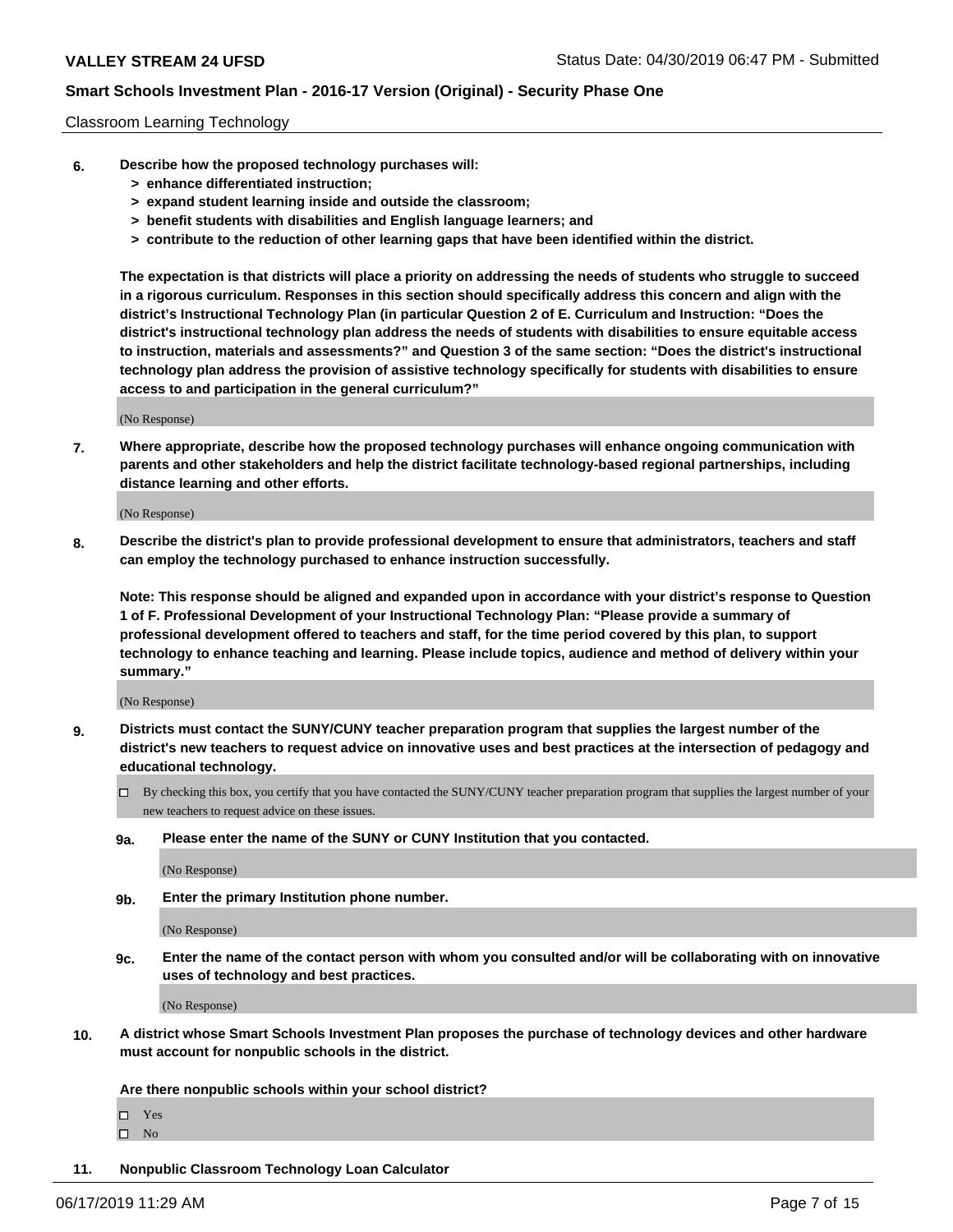## Classroom Learning Technology

**The Smart Schools Bond Act provides that any Classroom Learning Technology purchases made using Smart Schools funds shall be lent, upon request, to nonpublic schools in the district. However, no school district shall be required to loan technology in amounts greater than the total obtained and spent on technology pursuant to the Smart Schools Bond Act and the value of such loan may not exceed the total of \$250 multiplied by the nonpublic school enrollment in the base year at the time of enactment. See:**

**http://www.p12.nysed.gov/mgtserv/smart\_schools/docs/Smart\_Schools\_Bond\_Act\_Guidance\_04.27.15\_Final.pdf.**

|                                       | 1. Classroom<br>Technology<br>Sub-allocation | 2. Public<br>l Enrollment<br>$(2014 - 15)$ | l 3. Nonpublic<br>l Enrollment<br>$(2014 - 15)$ | l 4. Sum of<br>Public and<br>l Nonpublic<br>Enrollment                                        | 15. Total Per<br>Pupil Sub-<br>l allocation | l 6. Total<br>Nonpublic Loan<br>Amount |
|---------------------------------------|----------------------------------------------|--------------------------------------------|-------------------------------------------------|-----------------------------------------------------------------------------------------------|---------------------------------------------|----------------------------------------|
| Calculated Nonpublic Loan<br>l Amount |                                              |                                            |                                                 | (No Response)   (No Response)   (No Response)   (No Response)   (No Response)   (No Response) |                                             |                                        |

**12. To ensure the sustainability of technology purchases made with Smart Schools funds, districts must demonstrate a long-term plan to maintain and replace technology purchases supported by Smart Schools Bond Act funds. This sustainability plan shall demonstrate a district's capacity to support recurring costs of use that are ineligible for Smart Schools Bond Act funding such as device maintenance, technical support, Internet and wireless fees, maintenance of hotspots, staff professional development, building maintenance and the replacement of incidental items. Further, such a sustainability plan shall include a long-term plan for the replacement of purchased devices and equipment at the end of their useful life with other funding sources.**

 $\Box$  By checking this box, you certify that the district has a sustainability plan as described above.

**13. Districts must ensure that devices purchased with Smart Schools Bond funds will be distributed, prepared for use, maintained and supported appropriately. Districts must maintain detailed device inventories in accordance with generally accepted accounting principles.**

By checking this box, you certify that the district has a distribution and inventory management plan and system in place.

**14. If you are submitting an allocation for Classroom Learning Technology complete this table. Note that the calculated Total at the bottom of the table must equal the Total allocation for this category that you entered in the SSIP Overview overall budget.**

|                          | Sub-Allocation |
|--------------------------|----------------|
| Interactive Whiteboards  | (No Response)  |
| <b>Computer Servers</b>  | (No Response)  |
| <b>Desktop Computers</b> | (No Response)  |
| <b>Laptop Computers</b>  | (No Response)  |
| <b>Tablet Computers</b>  | (No Response)  |
| <b>Other Costs</b>       | (No Response)  |
| Totals:                  | 0              |

**15. Please detail the type, quantity, per unit cost and total cost of the eligible items under each sub-category. This is especially important for any expenditures listed under the "Other" category. All expenditures must be capital-bond eligible to be reimbursed through the SSBA. If you have any questions, please contact us directly through smartschools@nysed.gov.**

**Please specify in the "Item to be Purchased" field which specific expenditures and items are planned to meet the district's nonpublic loan requirement, if applicable.**

**NOTE: Wireless Access Points that will be loaned/purchased for nonpublic schools should ONLY be included in this category, not under School Connectivity, where public school districts would list them.**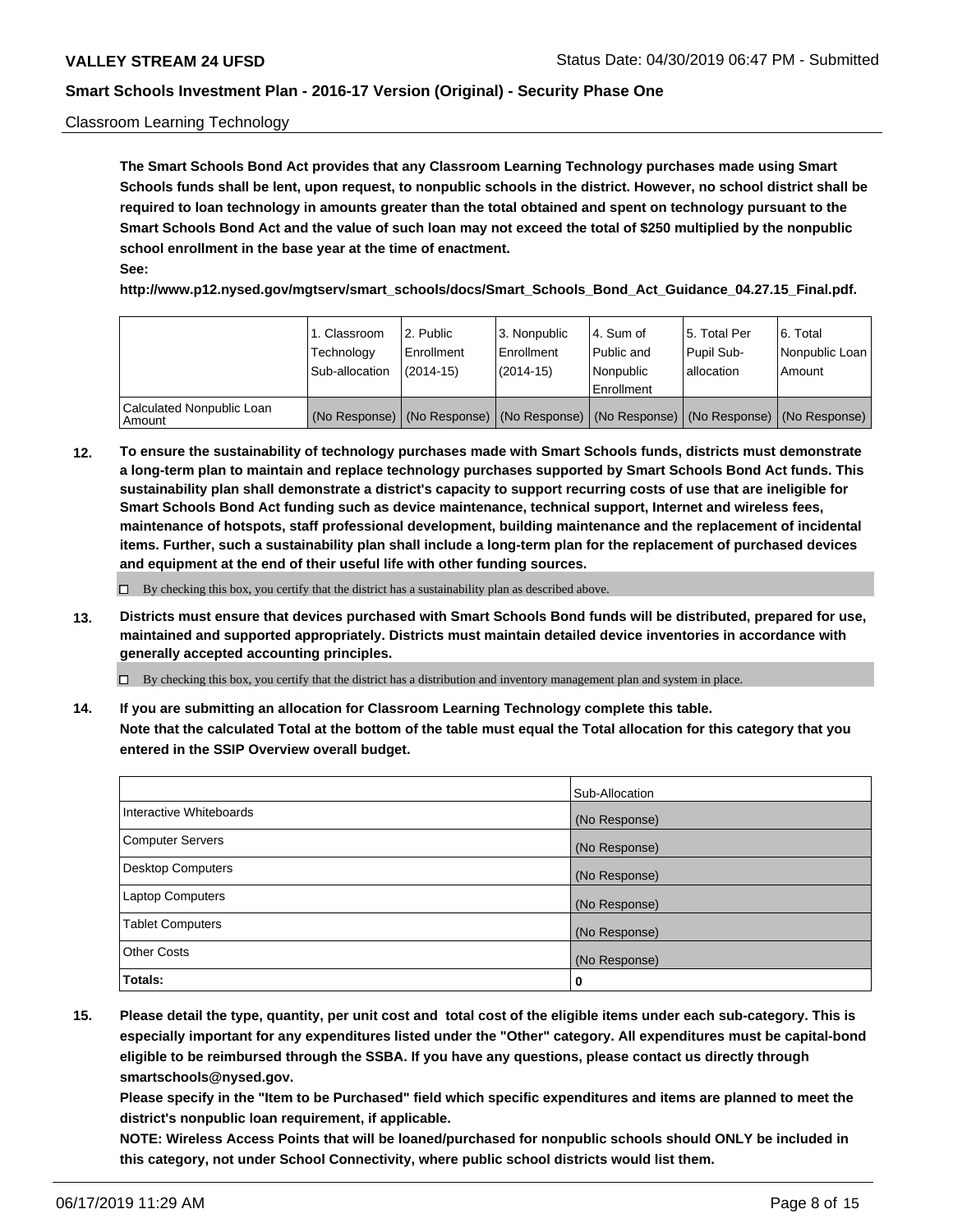Classroom Learning Technology

| Select the allowable expenditure | I Item to be Purchased | Quantity      | Cost per Item | <b>Total Cost</b> |
|----------------------------------|------------------------|---------------|---------------|-------------------|
| type.                            |                        |               |               |                   |
| Repeat to add another item under |                        |               |               |                   |
| each type.                       |                        |               |               |                   |
| (No Response)                    | (No Response)          | (No Response) | (No Response) | (No Response)     |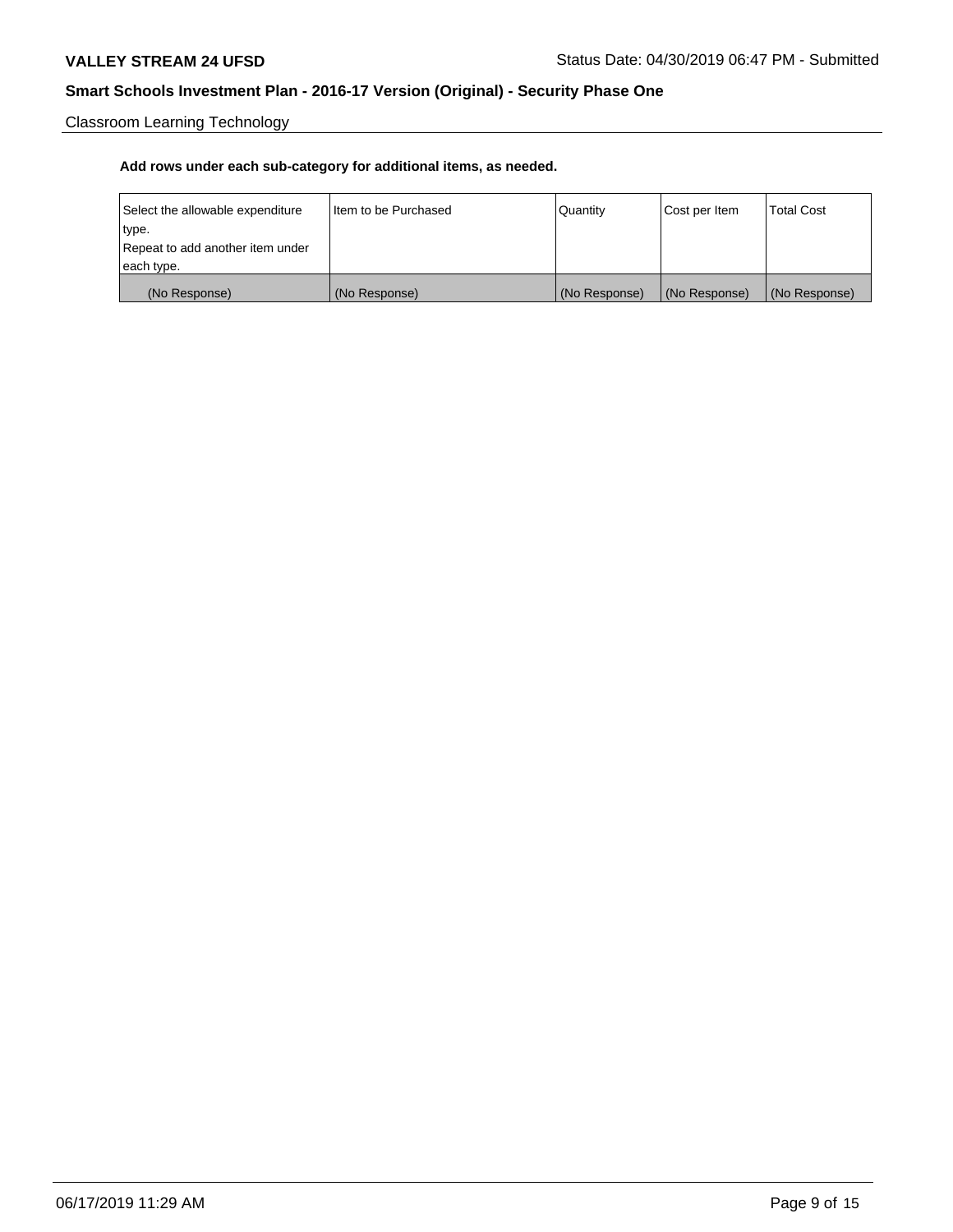#### Pre-Kindergarten Classrooms

**1. Provide information regarding how and where the district is currently serving pre-kindergarten students and justify the need for additional space with enrollment projections over 3 years.**

(No Response)

- **2. Describe the district's plan to construct, enhance or modernize education facilities to accommodate prekindergarten programs. Such plans must include:**
	- **Specific descriptions of what the district intends to do to each space;**
	- **An affirmation that pre-kindergarten classrooms will contain a minimum of 900 square feet per classroom;**
	- **The number of classrooms involved;**
	- **The approximate construction costs per classroom; and**
	- **Confirmation that the space is district-owned or has a long-term lease that exceeds the probable useful life of the improvements.**

(No Response)

**3. Smart Schools Bond Act funds may only be used for capital construction costs. Describe the type and amount of additional funds that will be required to support ineligible ongoing costs (e.g. instruction, supplies) associated with any additional pre-kindergarten classrooms that the district plans to add.**

(No Response)

**4. All plans and specifications for the erection, repair, enlargement or remodeling of school buildings in any public school district in the State must be reviewed and approved by the Commissioner. Districts that plan capital projects using their Smart Schools Bond Act funds will undergo a Preliminary Review Process by the Office of Facilities Planning.**

**Please indicate on a separate row each project number given to you by the Office of Facilities Planning.**

| Project Number |  |
|----------------|--|
| (No Response)  |  |
|                |  |

**5. If you have made an allocation for Pre-Kindergarten Classrooms, complete this table.**

**Note that the calculated Total at the bottom of the table must equal the Total allocation for this category that you entered in the SSIP Overview overall budget.**

|                                          | Sub-Allocation |
|------------------------------------------|----------------|
| Construct Pre-K Classrooms               | (No Response)  |
| Enhance/Modernize Educational Facilities | (No Response)  |
| <b>Other Costs</b>                       | (No Response)  |
| Totals:                                  | 0              |

**6. Please detail the type, quantity, per unit cost and total cost of the eligible items under each sub-category. This is especially important for any expenditures listed under the "Other" category. All expenditures must be capital-bond eligible to be reimbursed through the SSBA. If you have any questions, please contact us directly through smartschools@nysed.gov.**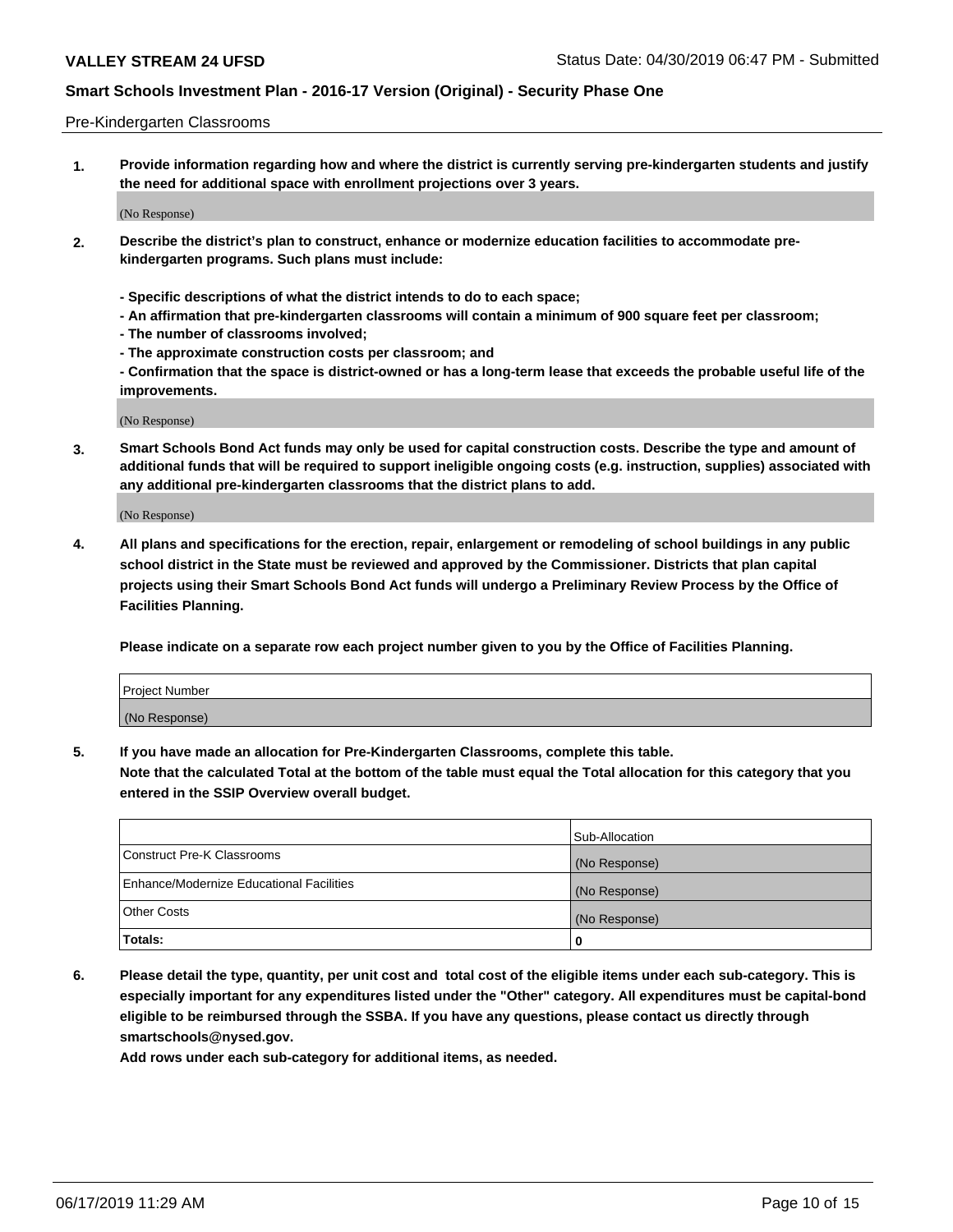Pre-Kindergarten Classrooms

| Select the allowable expenditure | Item to be purchased | Quantity      | Cost per Item | <b>Total Cost</b> |
|----------------------------------|----------------------|---------------|---------------|-------------------|
| type.                            |                      |               |               |                   |
| Repeat to add another item under |                      |               |               |                   |
| each type.                       |                      |               |               |                   |
| (No Response)                    | (No Response)        | (No Response) | (No Response) | (No Response)     |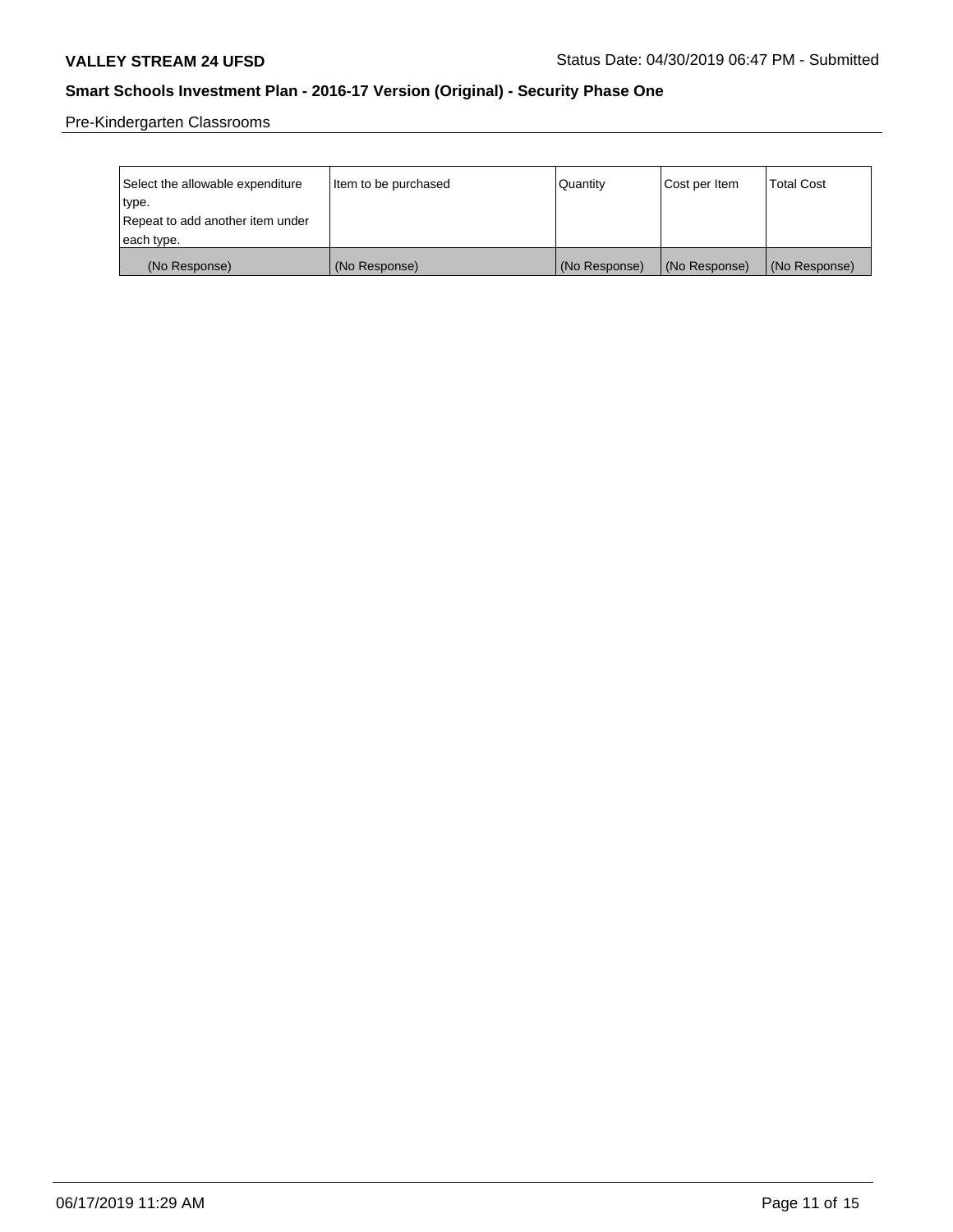Replace Transportable Classrooms

**1. Describe the district's plan to construct, enhance or modernize education facilities to provide high-quality instructional space by replacing transportable classrooms.**

(No Response)

**2. All plans and specifications for the erection, repair, enlargement or remodeling of school buildings in any public school district in the State must be reviewed and approved by the Commissioner. Districts that plan capital projects using their Smart Schools Bond Act funds will undergo a Preliminary Review Process by the Office of Facilities Planning.**

**Please indicate on a separate row each project number given to you by the Office of Facilities Planning.**

| Project Number |  |
|----------------|--|
|                |  |
| (No Response)  |  |

**3. For large projects that seek to blend Smart Schools Bond Act dollars with other funds, please note that Smart Schools Bond Act funds can be allocated on a pro rata basis depending on the number of new classrooms built that directly replace transportable classroom units.**

**If a district seeks to blend Smart Schools Bond Act dollars with other funds describe below what other funds are being used and what portion of the money will be Smart Schools Bond Act funds.**

(No Response)

**4. If you have made an allocation for Replace Transportable Classrooms, complete this table. Note that the calculated Total at the bottom of the table must equal the Total allocation for this category that you entered in the SSIP Overview overall budget.**

|                                                | Sub-Allocation |
|------------------------------------------------|----------------|
| Construct New Instructional Space              | (No Response)  |
| Enhance/Modernize Existing Instructional Space | (No Response)  |
| <b>Other Costs</b>                             | (No Response)  |
| Totals:                                        | 0              |

**5. Please detail the type, quantity, per unit cost and total cost of the eligible items under each sub-category. This is especially important for any expenditures listed under the "Other" category. All expenditures must be capital-bond eligible to be reimbursed through the SSBA. If you have any questions, please contact us directly through smartschools@nysed.gov.**

| Select the allowable expenditure | Item to be purchased | Quantity      | Cost per Item | Total Cost    |
|----------------------------------|----------------------|---------------|---------------|---------------|
| type.                            |                      |               |               |               |
| Repeat to add another item under |                      |               |               |               |
| each type.                       |                      |               |               |               |
| (No Response)                    | (No Response)        | (No Response) | (No Response) | (No Response) |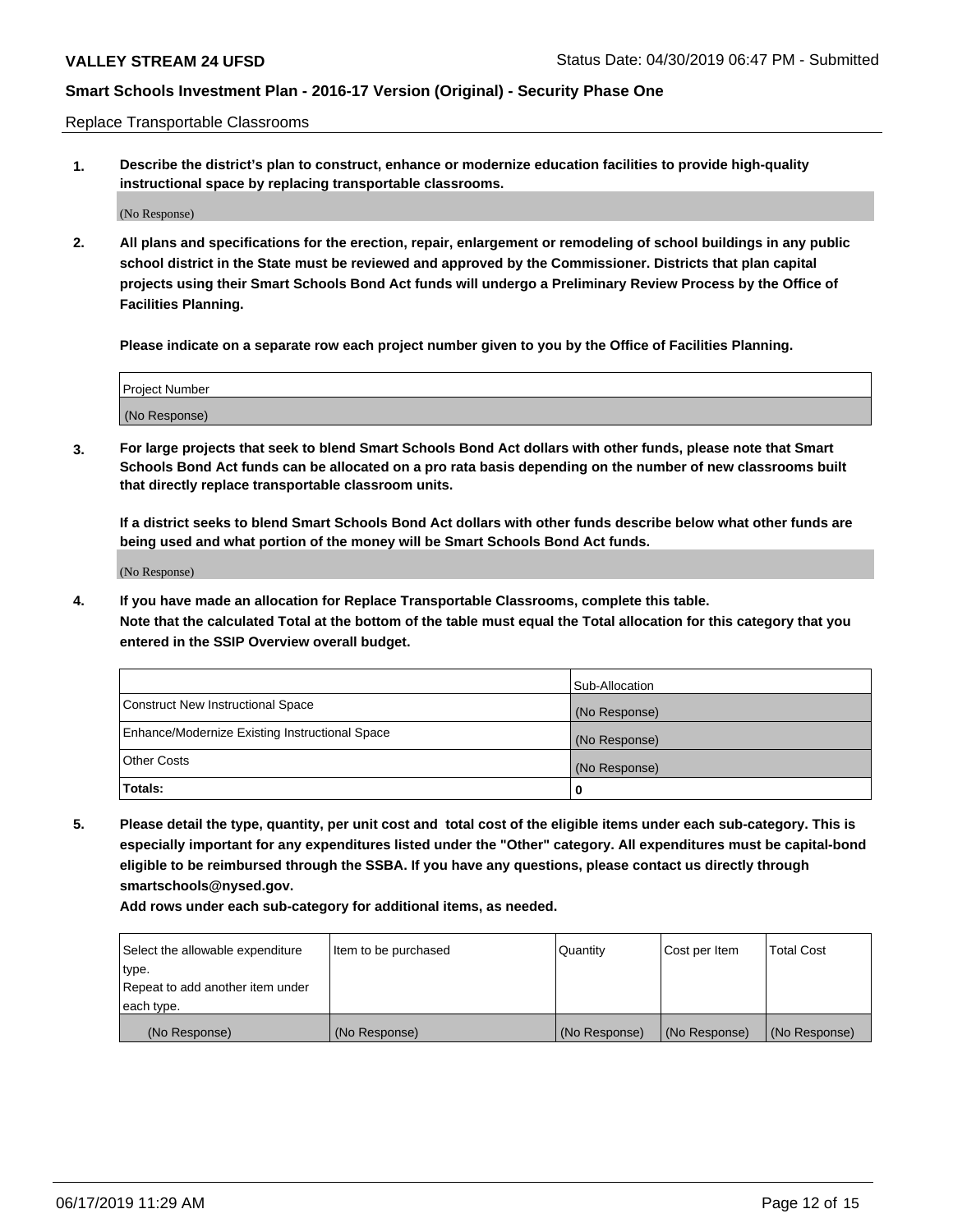#### High-Tech Security Features

## **1. Describe how you intend to use Smart Schools Bond Act funds to install high-tech security features in school buildings and on school campuses.**

We are upgrading our current security measures and procedures to provide enhanced safety for our student population. The District will be converting all of our interior and exterior cameras to a higher quality resolution digital or IP conversion. In addition our DVR server will be upgraded to allow for more current software upgrades and recordings. The upgrades will provide our District with optimal visualization in case of an emergency event. No cabling, construction or any capital project work will be required.

**2. All plans and specifications for the erection, repair, enlargement or remodeling of school buildings in any public school district in the State must be reviewed and approved by the Commissioner. Districts that plan capital projects using their Smart Schools Bond Act funds will undergo a Preliminary Review Process by the Office of Facilities Planning.** 

**Please indicate on a separate row each project number given to you by the Office of Facilities Planning.**

| <b>Project Number</b> |  |
|-----------------------|--|
| 28-02-24-02-7-999-BA1 |  |

- **3. Was your project deemed eligible for streamlined Review?**
	- Yes
	- $\square$  No
	- **3a. Districts with streamlined projects must certify that they have reviewed all installations with their licensed architect or engineer of record, and provide that person's name and license number. The licensed professional must review the products and proposed method of installation prior to implementation and review the work during and after completion in order to affirm that the work was code-compliant, if requested.**
		- By checking this box, you certify that the district has reviewed all installations with a licensed architect or engineer of record.
- **4. Include the name and license number of the architect or engineer of record.**

| Name          | License Number |
|---------------|----------------|
| Guy Yvon Page | 227131         |

**5. If you have made an allocation for High-Tech Security Features, complete this table.**

**Note that the calculated Total at the bottom of the table must equal the Total allocation for this category that you entered in the SSIP Overview overall budget.**

|                                                      | Sub-Allocation |
|------------------------------------------------------|----------------|
| Capital-Intensive Security Project (Standard Review) | (No Response)  |
| Electronic Security System                           | 65,000         |
| <b>Entry Control System</b>                          | (No Response)  |
| Approved Door Hardening Project                      | (No Response)  |
| <b>Other Costs</b>                                   | (No Response)  |
| Totals:                                              | 65,000         |

**6. Please detail the type, quantity, per unit cost and total cost of the eligible items under each sub-category. This is especially important for any expenditures listed under the "Other" category. All expenditures must be capital-bond eligible to be reimbursed through the SSBA. If you have any questions, please contact us directly through smartschools@nysed.gov.**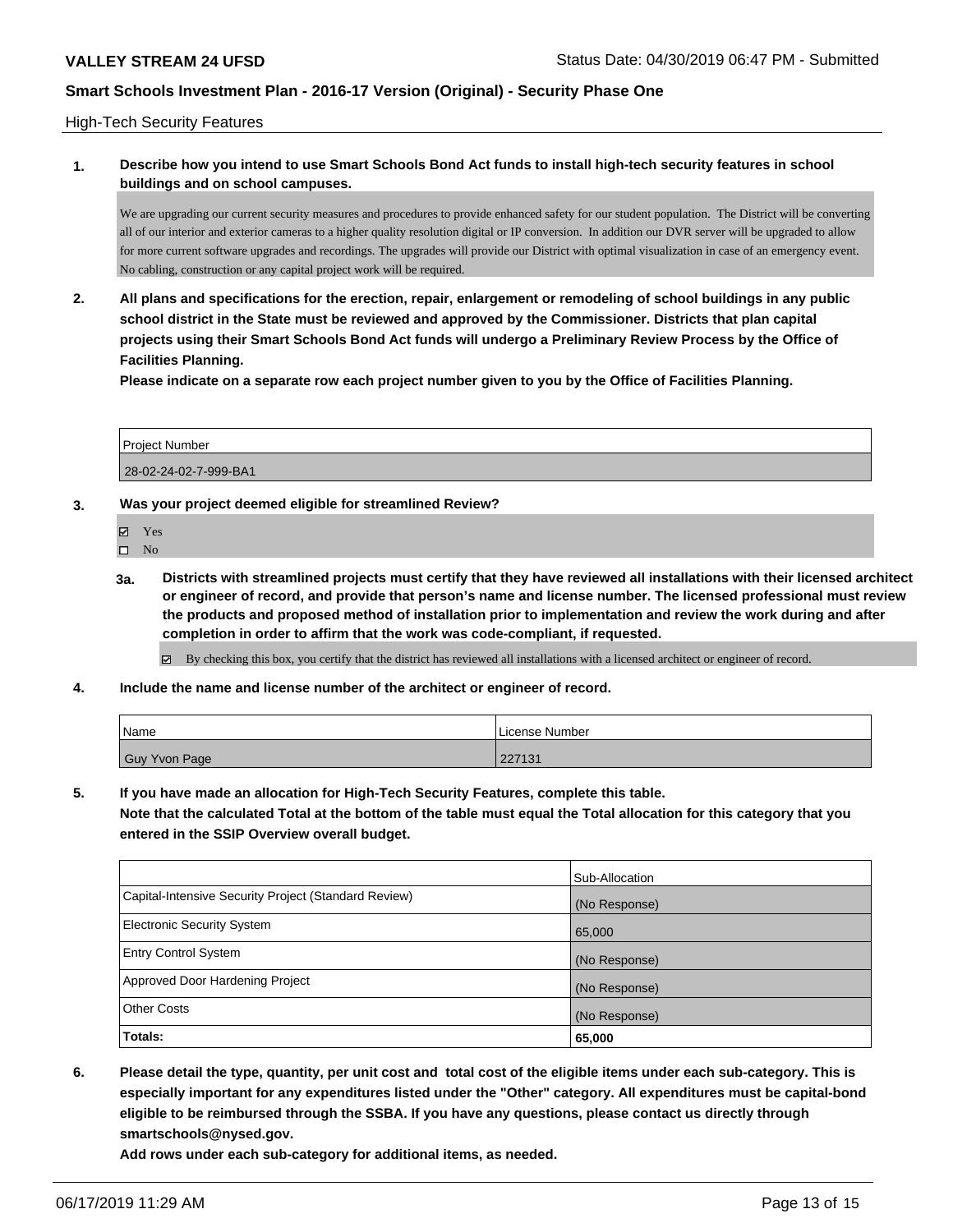High-Tech Security Features

| Select the allowable expenditure<br>type.<br>Repeat to add another item under<br>each type. | Item to be purchased                                                       | Quantity | Cost per Item | <b>Total Cost</b> |
|---------------------------------------------------------------------------------------------|----------------------------------------------------------------------------|----------|---------------|-------------------|
| <b>Electronic Security System</b>                                                           | 32 Channel NVR w/24 TB Storage                                             | 1.00     | 5,292         | 5,292             |
| <b>Electronic Security System</b>                                                           | 4 Megapixel Exterior Low Lux D/N Mini  <br>Vandal Proof Dome Camera        | 22.00    | 699           | 15,378            |
| <b>Electronic Security System</b>                                                           | <b>Exterior Camera Installation</b><br>Configuration Mounting and Focusing | 22.00    | 798           | 17,556            |
| <b>Electronic Security System</b>                                                           | 4 Megapixel Interior Low Lux D/N Mini<br>Dome Camera                       | 22.00    | 499           | 10,978            |
| <b>Electronic Security System</b>                                                           | Interior Camera Installation<br>Configuration Mounting and Focusing        | 22.00    | 718           | 15,796            |